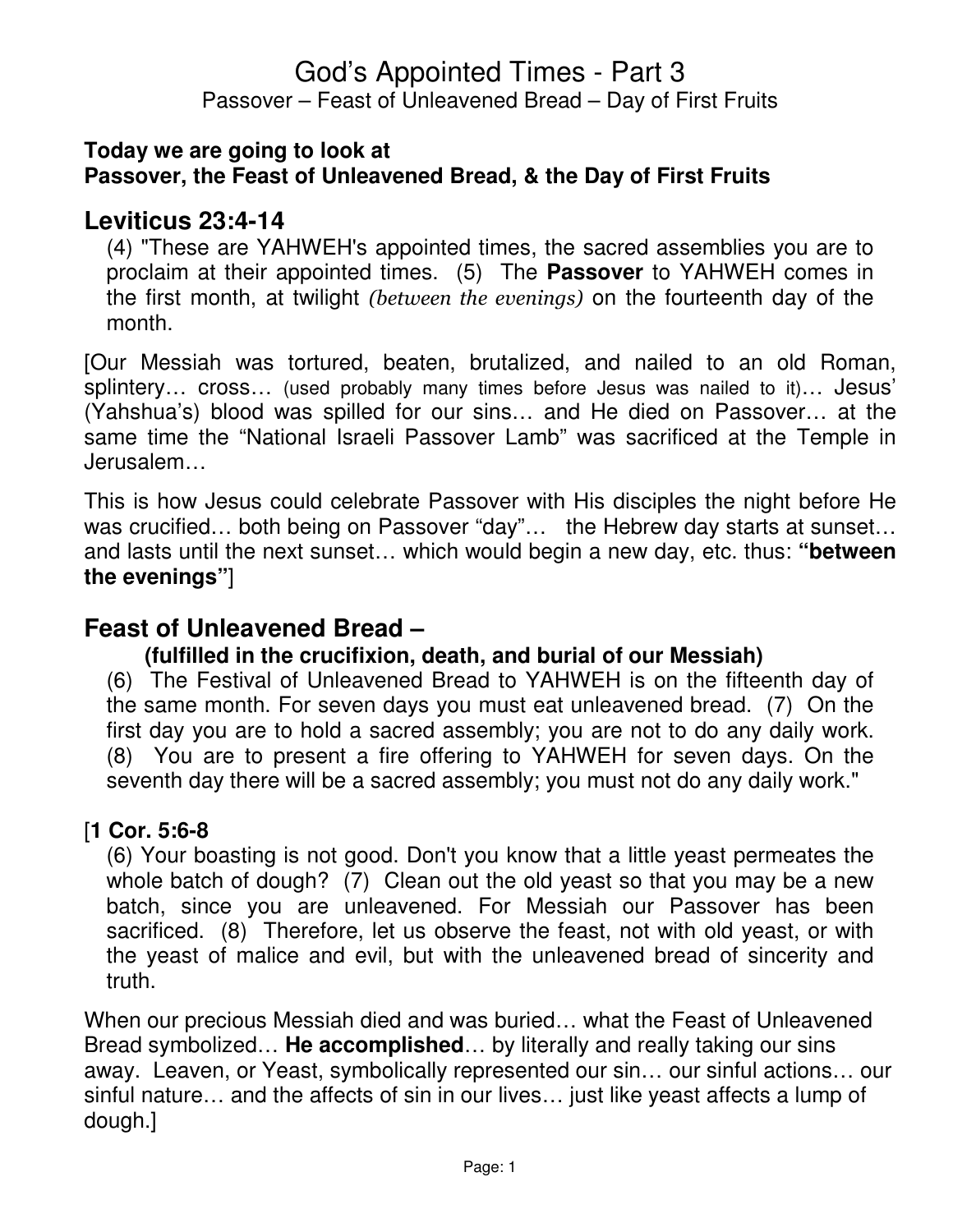## **Day of First Fruits**

(9) YAHWEH spoke to Moses: (10) "Speak to the Israelites and tell them: When you enter the land I am giving you and reap its harvest, you are to bring the first sheaf of your harvest to the priest. (11) He will wave the sheaf before YAHWEH so that you may be accepted; the priest is to wave it on the **day after the Sabbath**. (12) On the day you wave the sheaf, you are to offer a year-old male lamb without blemish as a burnt offering to YAHWEH. (13) Its grain offering is to be four quarts of fine flour mixed with oil as a fire offering to YAHWEH, a pleasing aroma, and its drink offering will be one quart of wine. (14) You must not eat bread, roasted grain, or any new grain until this very day, and you have brought the offering of your God. This is to be a permanent statute throughout your generations wherever you live.

**The Day of First Fruits** was to occur on the first day of the week (what we call today "Sunday"… i.e. the day after the Sabbath) after Passover. And we know that our Messiah… died and was buried on Passover… and was raised from the dead on the first day of the week… well before the sunrise… in the dark. Which could have been anytime after sunset of what we call "Saturday"… 7PM 8PM… even 2 AM in the morning… but it was still dark.

#### Albert Barnes' Notes on the Bible [He lived from 1798-1870]

As it began to dawn toward the first day of the week - The word "dawn" is not in the original. The word there properly means as the first day "approached," or drew on, without specifying the precise time. Mark says in Mark 16:1-2 that it was after "the sabbath was past, and very early in the morning, at the rising of the sun" - that is, not that the sun "was risen," but that it was about to rise, or at the early break of day. Luke says in Luke 24:1 that it was "very early in the morning;" in the Greek text, "deep twilight," or when there was scarcely any light. The Apostle John in John 20:1 says it was "very early, while it was yet dark" - that is, it was not yet full daylight, or the sun had not yet risen. The time when they came, therefore, was at the break of day, when the sun was about to rise, but while it was yet so dark as to render objects obscure, or not distinctly visible.

By the time Mary Magdalene arrived at the tomb, the Scriptures are pretty clear.. Christ (**our Messiah**) had already risen. The tomb was already Vacant... There was a VACANT sign in the entrance of the tomb. Joseph of Arimathea could still use his tomb when it was his time to go.

#### **1 Cor. 15:20-23**

(20) But now **Christ** (Messiah) has been raised from the dead, **the first fruits** of those who are asleep. (21) For since by a man came death, by a **Man** also came the resurrection of the dead. (22) For as in Adam all die, so also in **Christ** (Messiah) all will be made alive. (23) But each in his own order: Christ (*Messiah*)  $\rightarrow$  the first fruits, after that, those who are *in Christ* at His coming...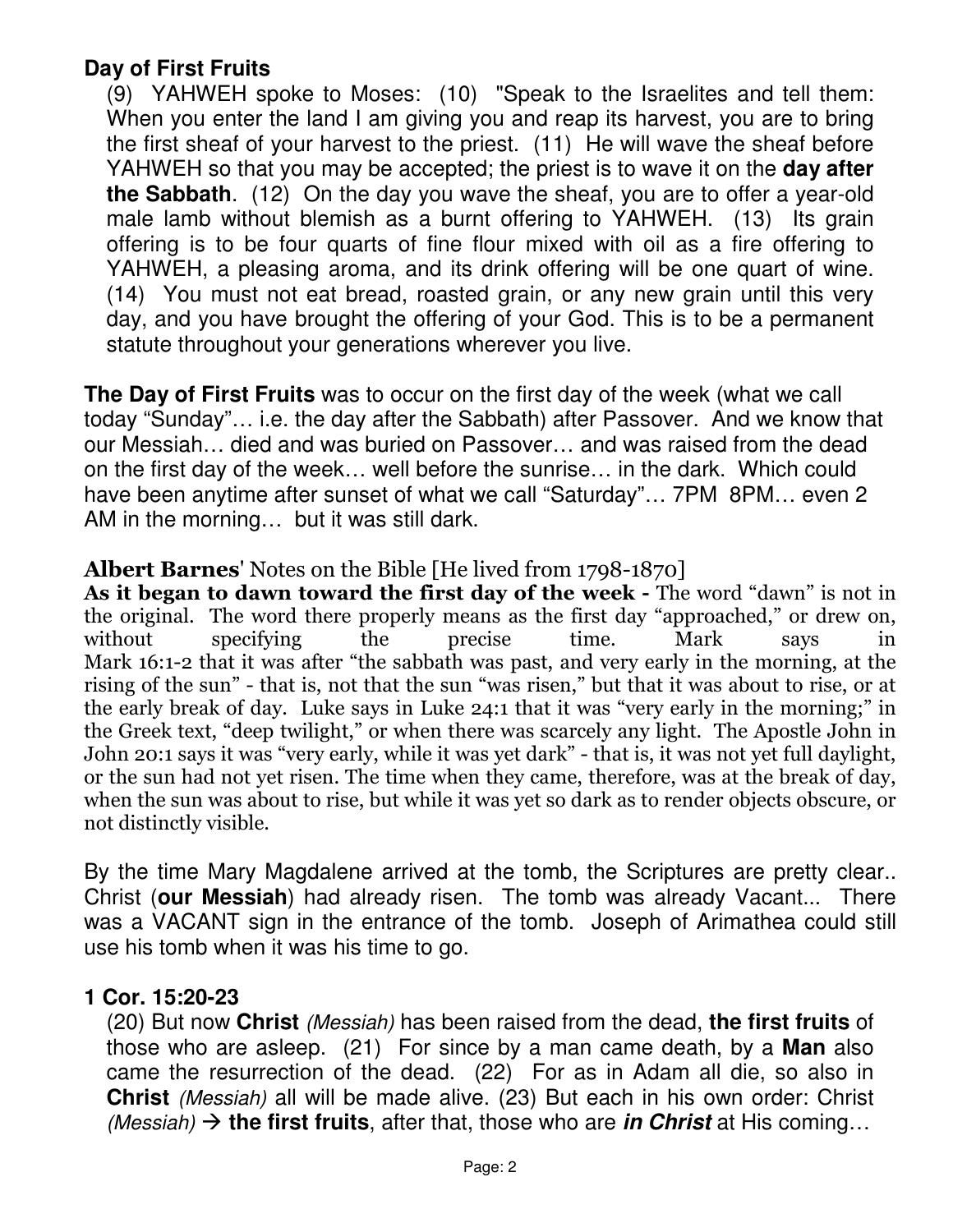The Passover celebration commemorated the Miraculous deliverance of the descendants of Israel out of slavery… out of bondage from the Egyptians. **God used Moses and Aaron, & God's 10 Plagues** as His instruments to deliver the Israelites out of Egypt… victorious I might add.

On the 10<sup>th</sup> of Abib (Aviv or Nisan – the first month of the Israeli year)... as Exodus chapter 12 states… all of the Israelite families were to take a male lamb (out of the sheep or goats… but by the time they were in Jerusalem… about the time of Christ... it was mostly sheep  $\rightarrow$  lambs)... they were to take that male lamb one year old or younger… without defect… and that lamb was to live with them in their home for 4 days. Then on the  $14<sup>th</sup>$  day of the month (the first month of their year)... they were to slit its throat, drain the blood and put it on the lintel and door post of the door(s) of their dwelling. Because that night the ANGEL of YAHWEH would go throughout the land of Egypt and kill the first born of man and beast… unless He would see the blood on the outside of the door on the lintel and posts of those doors. When He would see the blood… He would "Pass Over" that house… not inflicting any death. **And so it happened just like God said**. And Pharaoh's first-born was killed… as well as all those in Egypt that did not have the blood on their door posts and lintels, the blood of the innocent lamb.

The Lamb Sacrifice was necessary to keep God's judgment away… it was a covering. **BTW: God also made provision for the Israelites to invite Gentiles to take part, as well. Isn't that like God… to show mercy and grace in the midst of judgment, even to Gentiles? (Exodus 12:43-49) (Amazing Grace…)** 

This remembrance, this celebration continued to look back at God's great judgment against the Egyptians and the tremendous Mercy and Grace given to the Israelites because of the Blood of the Lamb. They were Redeemed by the Blood of the Lamb and delivered from the bondage of slavery from Egypt… **victoriously**.

Today… God's Messiah… the Lamb of God… who was sacrificed on **Passover Day**… was buried and took away our sin (**like the feast of Unleavened Bread portrays**)  $\rightarrow$  He took away our sin - once for all... forever... paid for our sin and redeemed us… was raised from the dead Victorious over death, sin, hell, the Devil, and the grave… was raised on **the Day of First Fruits**… the first fruits of those who have been raised from the dead…

Our Messiah… our Redeemer… He has set the captives free from the penalty of sin… the Righteous, Holy Judge… God rightfully should punish all of us for our sin… but GOD in His Great Mercy and Grace… sacrificed His only unique SON… as the Lamb of God who takes away the sin of the world… and set us free from the bondage and slavery to sin… forever more… at the Cross… and through His burial and Resurrection.